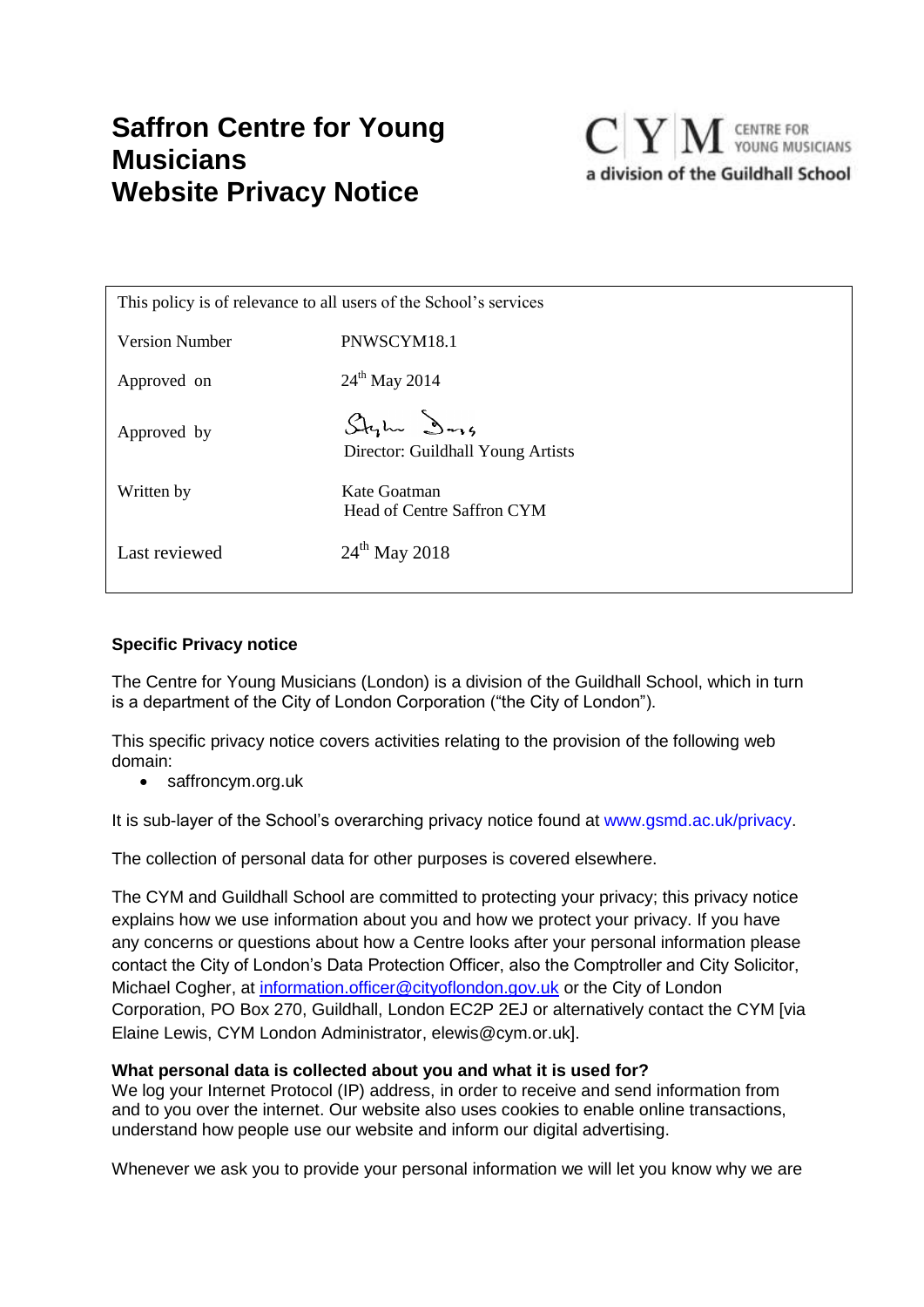asking, and how we will use your information, by directing you towards the relevant privacy notice.

# **Cookies (see appendix 1)**

Cookies are files stored in your browser and are used by most websites to help personalise your web experience. Some features on this site will not function if you do not allow cookies. Cookies collect information about your computer, including your IP address, operating system and browser type, for statistical, non-identifiable purposes. They allow us to estimate information such as audience size and usage patterns, for example whether the visitor has been to the site before, which country they are in and what site referred the visitor to the web page.

# **Compliance cookies**

This type of cookie allows us to know whether or not you have given consent to the use of cookies and therefore do not need to be presented with this consent request message again.

# **Third Party Cookies**

Cookies may be set through our website by other companies. Data may be collected by these companies that enable them to serve up adverts on other sites that are relevant to your interests.

#### **Can I opt-out of cookies?**

Yes. You can adjust your internet browser settings to not accept cookies, or choose to allow only certain 'trusted' sites to store cookies on your computer. Google Analytics also provides an opt-out browser add-on which [you can download here](https://tools.google.com/dlpage/gaoptout?hl=None) Please note, opting out of cookies may mean you are unable to use some of the facilities on our website.

#### **Further info**

The Information Commissioner's Office provides some advice about cookies and their use. It also provides a link to www.aboutcookies.org which is run by the law firm Pinsent Masons. This website provides even more information about cookies, including how you can delete any cookies and how to allow trusted sites to store their cookies on your computer.

#### **Log files**

User access data is collected on these systems for system administration, identifying errors and for producing usage statistics. Logged information includes data such as login status, IP address and device information such as browser, operating system and device type.

#### **Why we are allowed to use your personal data?**

The processing of your personal information for the above purposes is necessary for legitimate interests to enable your access to the service.

#### **Who we can share your personal data with?**

Third party Websites: Where we provide links to third party websites, such sites are not controlled by us and are not covered by our terms and conditions. These links are provided for your convenience only. If you access these sites by using the links provided, the operators of these sites may collect information from you which will be used by them in accordance with their privacy policy, consequently you are advised to check the privacy policy of such third parties before providing information to them.

#### **How long we keep your personal data for?**